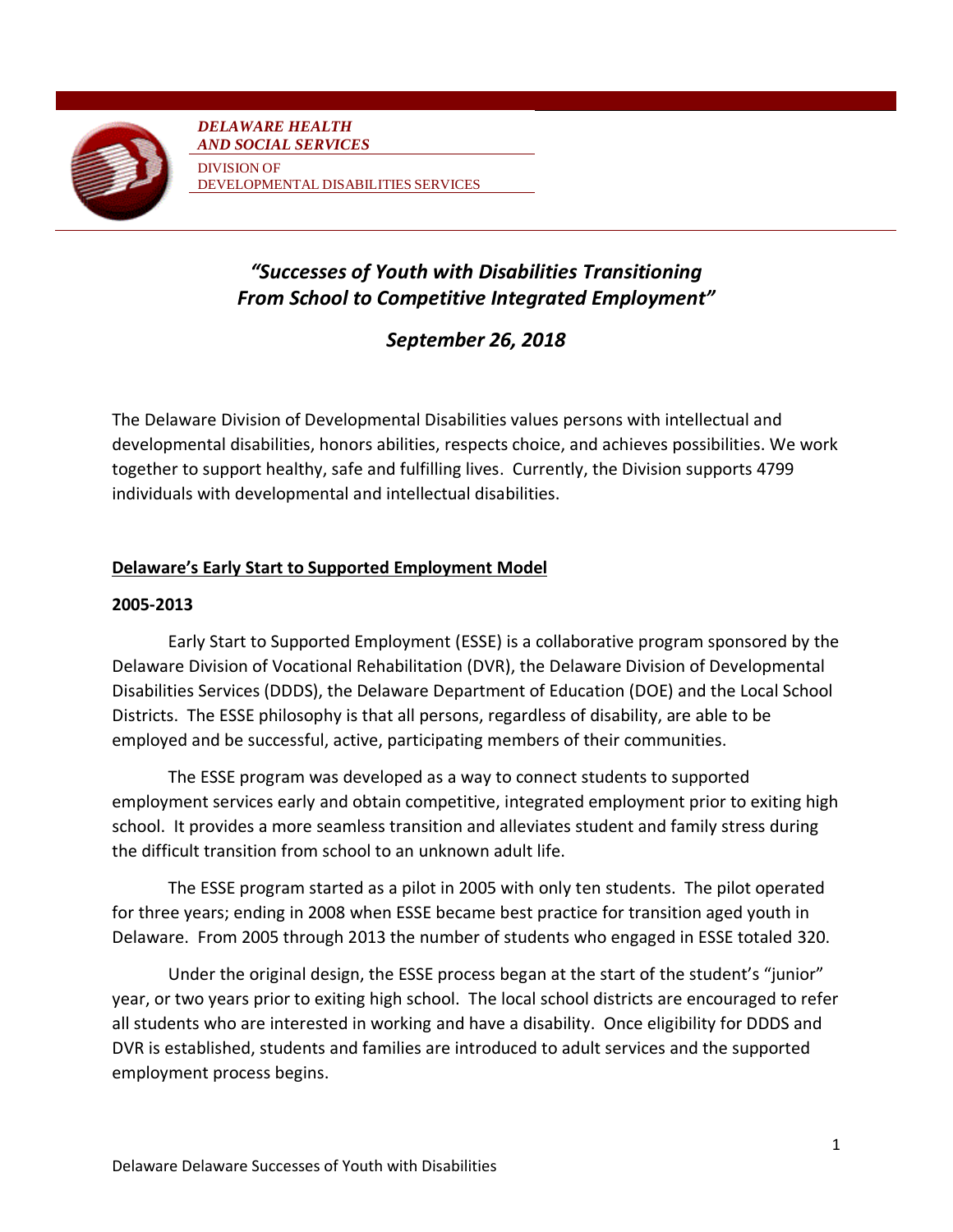The constant communication among state and local agencies along with the supported employment service providers and families is one of the many strengths of the ESSE program. In addition, schools have access to specific information that can be included in a student's IEP to better align the career preparation activities they receive in school with what is needed to be successful in employment. The collaborative nature of this program is critical to facilitate full inclusion of employment and community life for individuals with the most significant disabilities.

Data from this period reflected the following:

70.4% of ESSE participants obtained competitive employment

14.8% of ESSE participants were actively looking for competitive employment

14.8% of ESSE participants opted not to continue to pursue competitive employment

Although the original ESSE model was shown to be effective, we were still not supporting all youth who expressed a desire for competitive employment to realize their dream.

## **2014-2018**

Building on both the successes and lessons learned from the original ESSE model and incorporating recommendations outlined in the 2012-2013 National Governors Association's Blueprint for Governors: A Better Bottom Line: Employing People with Disabilities, Delaware designed and implemented a Medicaid Home and Community Based State Plan Option, Pathways to Employment (PTE), for youth aged 14-25 with a qualifying disability: IDD/visual impairment/physical disability and functional limitations. Youth who access services under the Pathways to Employment Program, have an expressed desire to obtain competitive employment in their community. The services included in this program were all designed with the needs of youth wanting to enter the adult workforce in mind.

Delaware's Pathways to Employment services include:

1) Employment Navigation: involves performing the initial assessments to develop employment plan. It connects individuals to employment services. It ensures employment supports and services are working together; monitors employment plan. Employment navigation is conflict-free and is provided by state staff.

2) Supported Employment: provides limited one-on-one supports to participants to help them get and maintain jobs or carry out self-employment in competitive, integrated settings

3) Career Exploration and Assessment: involves person-centered employment planning services, which help individuals identify a career plan. Identifies jobs that match interests, abilities and skills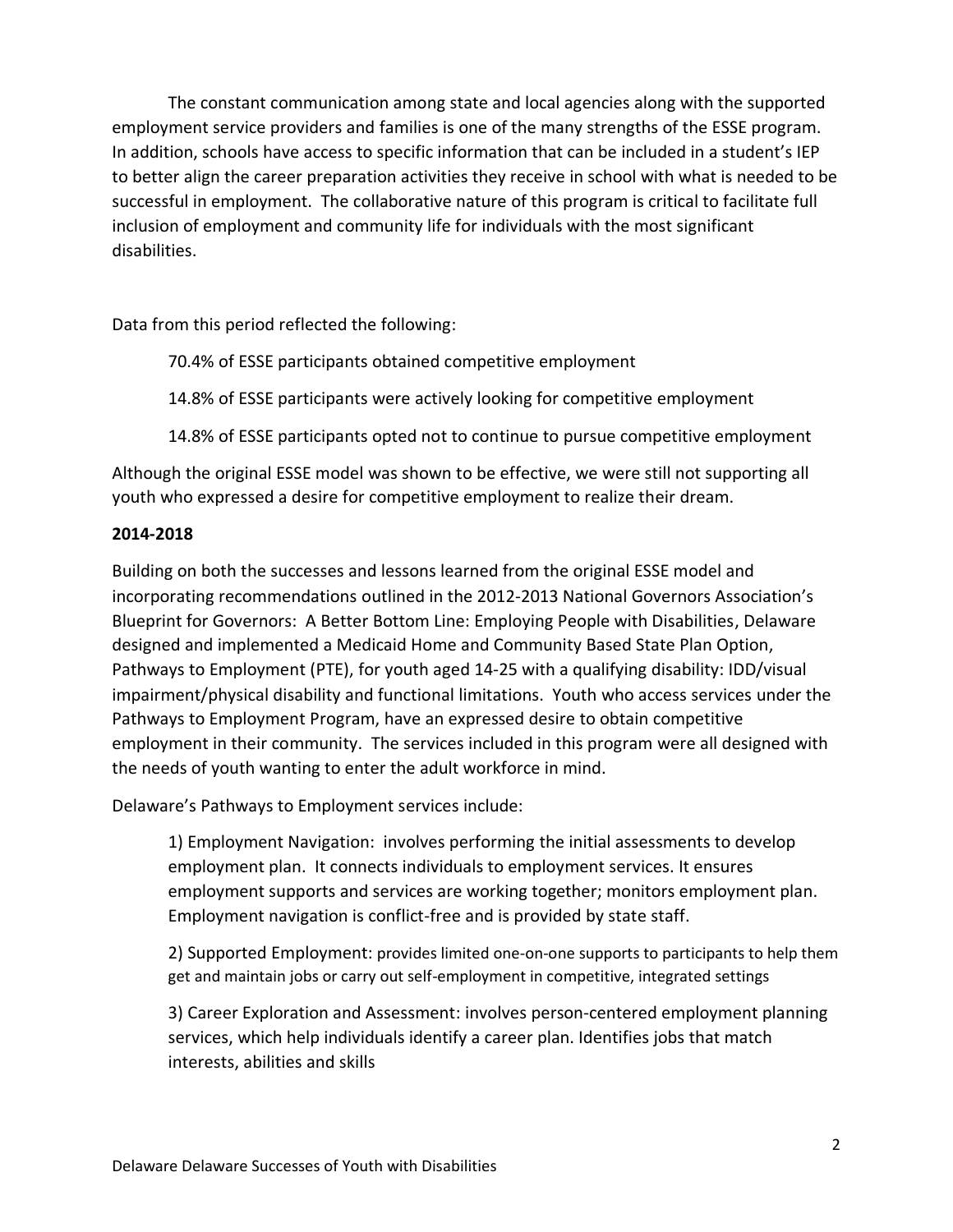4) Benefits Counseling: assists participants in understanding the impact of their wages on benefit programs. It helps them make informed choices and use work incentives and other tools to help achieve self-sufficiency through work

5) Financial Coaching: available to develop financial strategies identified through benefits counseling; to help understand tax credits; and to increase clients' economic self-sufficiency.

6) Personal Care Supports: provides assistance with activities of daily living (bathing, dressing, personal hygiene, transferring, toileting, skin care, eating, and mobility) needed by participants to get ready for work, while at the workplace, and/or in getting to and from work. The service can be provided by an agency or by an attendant hired and supervised by the participant.

7) Assistive Technology: allows for evaluations and assessments to identify the client's needs. Select, acquire and instruct on how to use device, etc. Increases independence in the workplace

8) Non-Medical Transportation: is available to participants who have no other means to get to work. Whenever possible, family members, friends, carpools, ride shares, or community agencies must be used

Since the implementation of Pathways to Employment in 2015, the program has served 630 individuals. Currently, there are 407 individuals receiving one or more available services.

Of the current 407 individuals receiving services:

## **89 are aged 14-17 years old:**

- All of these youth are actively engaged in local education program and may also be enrolled in pre-employment transition services with the Division of Vocational Rehabilitation. Services routinely accessed from Pathways are: Employment Navigation, Benefits Counseling, Financial Coaching, and Career Exploration and Assessment
- There are currently 13 PTE individuals who are currently employed in this age group (15%)

## **213 are aged 18-21 years old:**

- Since Special Education Services are available through age 21, many of the youth in this group are actively engaged in a local education program. They are also actively supported by the Division of Vocational Rehabilitation who provides: pre-employment transition services, supported employment services, or traditional employment services. Services routinely accessed from Pathways are: Employment Navigation, Benefits Counseling, Financial Coaching, and Supported Employment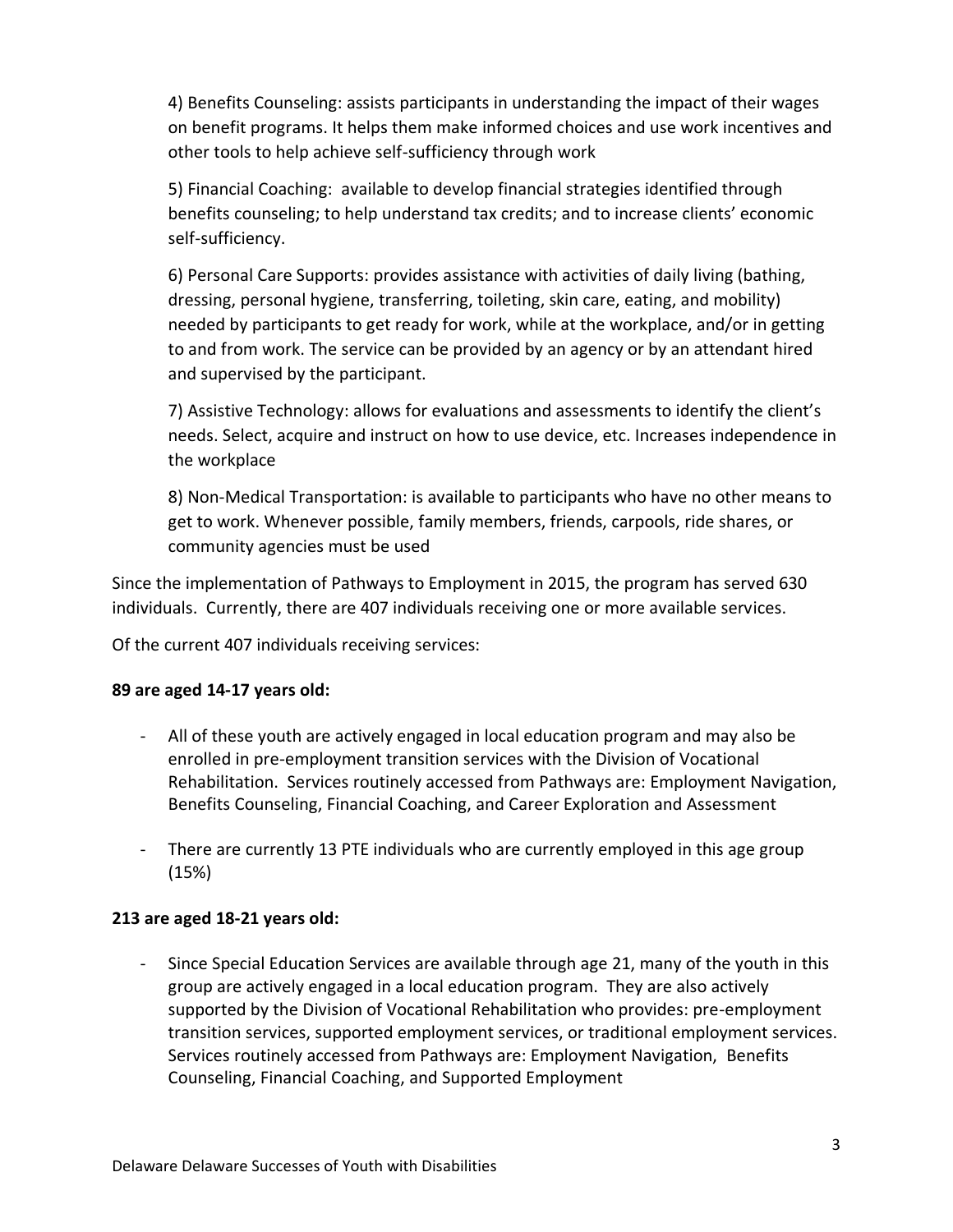- There are currently 34 PTE individuals that are currently employed in this age group (16%).

## **105 Individuals enrolled in PTE, 22-25 years old:**

- All individuals in this group have graduated from school services. They are actively supported by the Division of Vocational Rehabilitation who provides: supported employment services or traditional employment services.
- Services routinely accessed from Pathways are: Employment Navigation, Financial Coaching and Supported Employment
- There are currently 38 PTE individuals that are currently employed in this age group (36%).
- Although the program is available until age 25, many participants do not stay until they "age-out" of program eligibility. Once they obtain employment and have become stable at their new job, a plan to transition them into more appropriate services is developed.

Since October of 2015, 157 youth with intellectual and developmental disabilities enrolled in the Pathways to Employment Program have been supported to obtain competitive employment. Performance outcome data is being collected in order to assess the impact of earlier engagement in employment and pre-employment activities over a longer period of time.

## **Success Stories**

## **JM**

JM was referred to Pathways in April of 2016 by his DVR Counselor as he had not experienced any lasting success in finding gainful employment. He had already exited from the school system and DVR was his sole resource at that time. JM has had two successful job placements, with the latter being a dream job as an Usher at a local Movie Theater. Although JM currently uses Paratransit services, JM has recently begun participating in Travel Training in order to learn how to use public transportation. Public transportation is a more integrated method of transportation, more readily available, and less costly. JM plans to leverage this new found skill to seek supplemental employment and become more financially independent. JM's family has expressed gratitude at having access to the Benefits Counseling through Pathways as up to that point they had very little luck navigating the Social Security processes. Since JM's enrollment in PTE he has not only experienced the pride and dignity of employment but he has also grown in his ability to advocate for himself.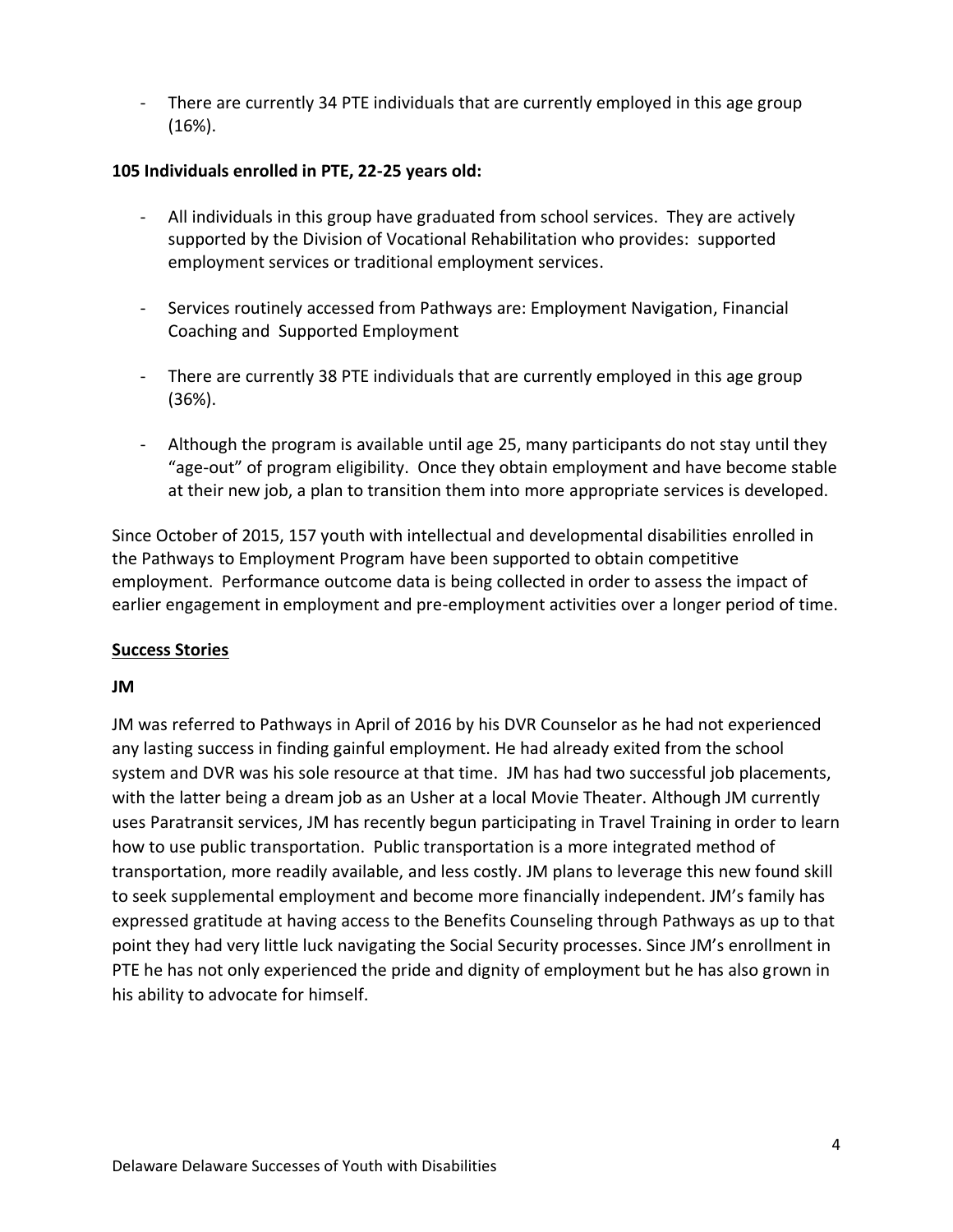## **NG**

NG was referred to Pathways through a post-secondary training program, Career and Life Skill Certificate Program, through the Center of Disability Studies, University of Delaware. NG stated to his Employment Navigator that he had no idea what was possible for him, including postsecondary training and education, and was working part time in food service at the time. Career Exploration and Assessment services provided NG with the means to explore career opportunities based upon NG's strengths, abilities, preferences and talents. NG is now an employee at Bank of America progressing from earning \$8.25 as a starting wage to \$13 per hour. NG is using Financial Coaching to increase financial literacy: budgeting and saving for things such as an apartment and a car.

# **JL**

JL is an example of how the service of Targeted Case Management can make a difference in outcomes. JL's Employment Navigator through monitoring outcomes and services was able to advocate on behalf of JL to keep services aligned with his Employment Plan, ultimately resulting in a higher paying role that aligned with JL's goals and skills. JL was enrolled in Pathways November of 2016 and was dis-enrolled August of 2017 as he had become employed full time at a local Financial Institution, earning a starting wage of \$10, with full medical benefits through his employer. The family had access to Benefits Counseling to help them better understand about work incentives and ultimately decrease the need for public assistance.

## **Leveraging State and Federal Legislation, Regulation**

Since 2012 a number of legislative and regulatory initiatives have helped boost our local efforts.

As previously mentioned, the 2012-2013 NGA Blueprint for Governors: A Better Bottom Line: Employing People with Disabilities elevated the discussion to a national audience.

Also in 2012, Delaware passed the Employment First Act: establishing Employment as the first and priority service offered to persons with a disability.

In 2014, the Centers for Medicare and Medicaid Services (CMS) Home and Community Based Services Final Rule. Requires Medicaid-funded HCBS programs provide people with disabilities with opportunities to live, work, and receive services in integrated, community settings where they can fully engage in community life.

Also in 2014, the Workforce Innovation and Opportunity Act was signed into law. Directs the provision of pre-employment transition services for transition-aged youth and makes clear the expectation that transition aged youth are offered and experience a robust exploration of competitive integrated employment.

The effect of these legislative and regulatory initiatives Employment First messaging, can be seen by reviewing Delaware's National Core Indicator (NCI) data. National Core Indicators is a